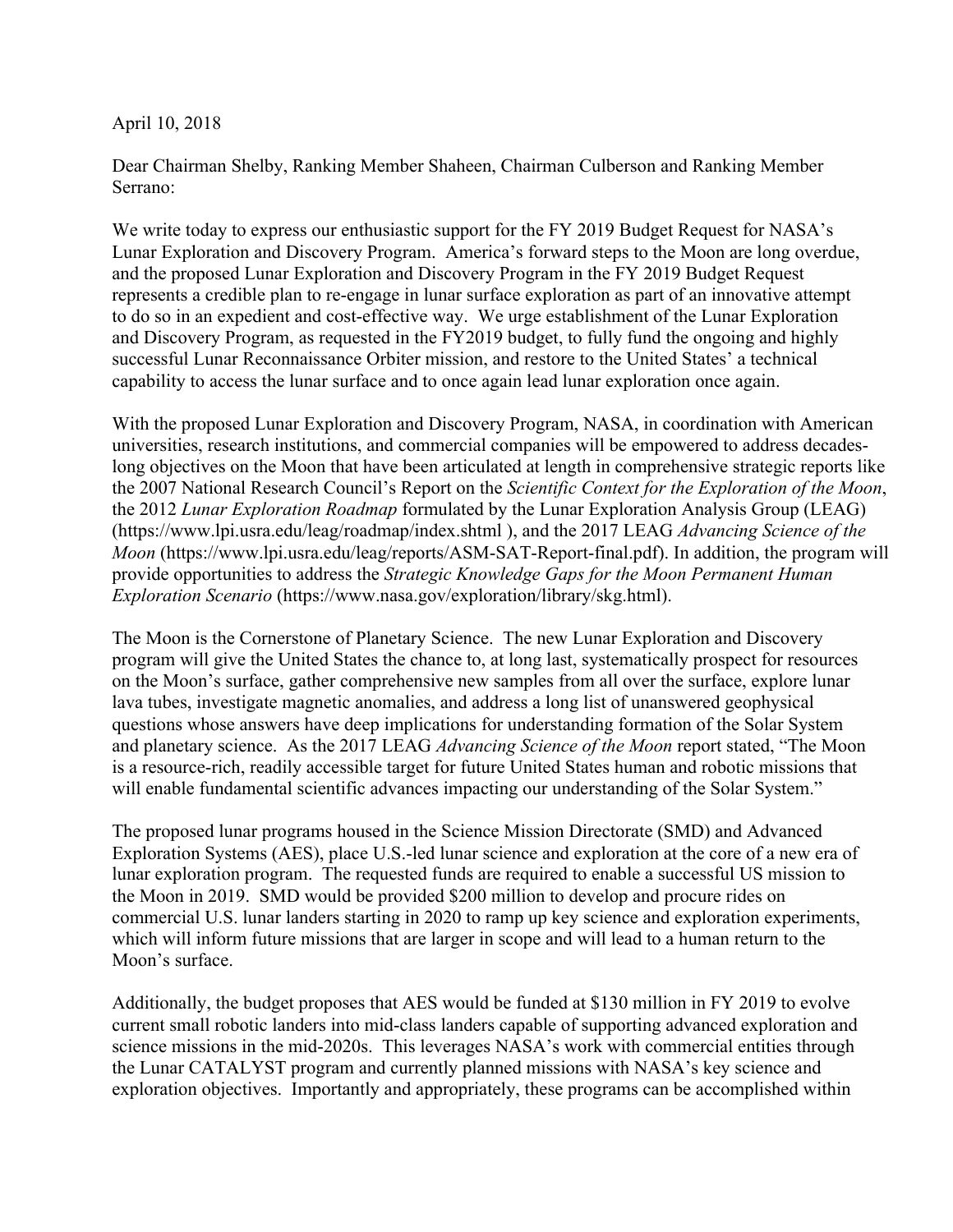the current budget profile without impacting core NASA exploration and science missions, including other Planetary Missions or current investments in Human Exploration and Operations (HEO) systems.

The initiation of this new lunar program could not be more timely for our nation. China has ramped up its lunar science and exploration program as a precursor to human missions, and the U.S. must move quickly, starting with missions in 2020, to regain its historic lead in lunar science and exploration. Other countries, like Japan, have committed nearly \$1 billion towards the development of a commercial lunar lander to compete with emerging American systems. It is vital for our future in space that we not cede the lunar lander market and leadership to other countries. So it is fortunate that this program is ready to proceed to the next step.

As science and exploration experts from the broad and growing lunar community, we strongly support the proposed Lunar Discovery and Exploration Program within the FY2019 budget request and its approach to ensure the fastest possible return to the lunar surface.

Sincerely yours,

Clive R. Neal Harrison H Schmitt, Ph.D.

Paul Spudis Dimitri Papanastassiou Senior Scientist, Lunar & Planetary Institute Professor, California Institute of Tech.

Carle Pieters Kip Hodges Distinguished Professor, Brown University Foundation Professor, Arizona State Univ.

James Head III Charles Shearer Distinguished Professor, Brown University Research Professor, Univ. New Mexico

G. Jeffrey Taylor Charles A. Wood

Bradley Jolliff [bjolliff@wustl.edu] Abhijit Basu Professor, Washington University in St. Louis Professor, Indiana University

Kevin McKeegan [kmckeegan2008@gmail.com] Lon Hood Professor, UCLA Senior Research Scientist, University of Arizona

Paul Lucey David T. Blewett Professor, University of Hawaii Planetary Scientist, Laurel MD

Paul Hayne Nicolle Zellner Assistant Professor, Univ. Colorado (Boulder) Professor, Albion College

Wendell Mendell **Mendell** Rob Kelso

Professor, University of Notre Dame Apollo 17 Astronaut, Albuquerque NM

Research Professor, University of Hawaii Senior Scientist, Planetary Science Institute

NASA Retired NASA Retired. President Kelso Aerospace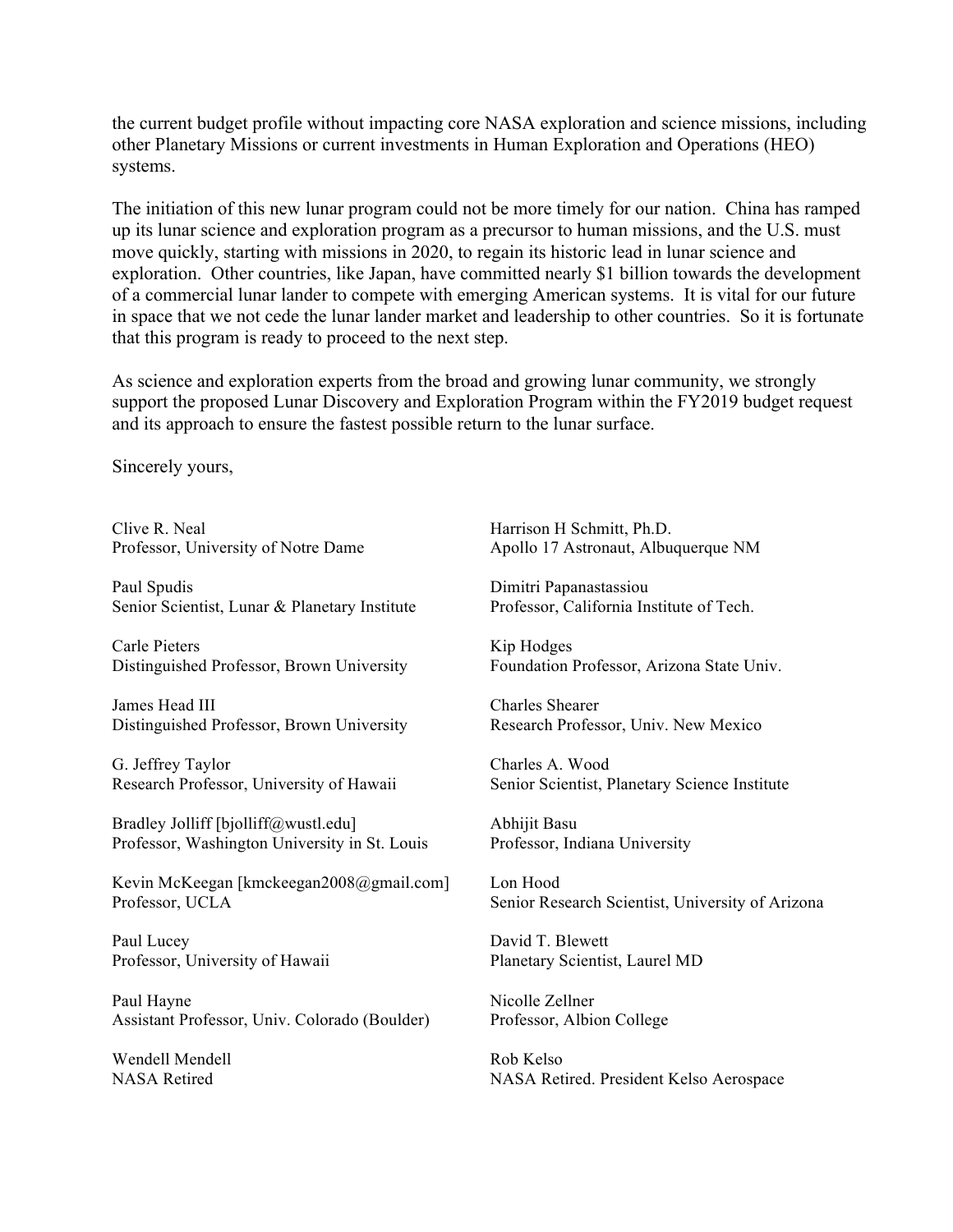Sonia M. Tikoo Matthew Siegler

Brett Denevi Seiichi Nagihara

Karl Cronberger Michael Torcivia Ph.D. Candidate, University of Notre Dame Ph.D. Candidate, University of Notre Dame

David Burney Yang (Steve) Liu

Ryan N. Watkins Benjamin T. Greenhagen Research Scientist, Planetary Science Institute Planetary Scientist, Laural MD

Allan Treiman Peter Chi Associate Director, Lunar & Planetary Institute Research Geophysicist, UCLA

Amanda Stadermann Sarah Roberts

Jeffrey Gillis-Davis Steve Elardo Associate Researcher, University of Hawaii Early Career Fellow, Carnegie Institution

Cesare Grava Georgiana Kramer Research Scientists, Southwest Research Institute Research Scientist, Lunar & Planetary Institute

Nicholas Schmerr Steve Simon

Timothy Glotch Dallas Beinhofff Associate Professor, Stony Brook University Founder, Cislunar Space Development Co.

Seth A. Jacobson Morgan L. Shusterman Assistant Professor, Northwestern University Ph.D. Candidate, Arizona State University

Carolyn Crow Richard Palin

Craig Hardgrove Edward L. Patrick

Michelle Kirchoff Michelle Kirchoff Michelle Micah J. Schaible Senior Research Scientist, Southwest Research Inst. NPP Fellow, Georgia Institute of Technology

Kirby Runyon Tabb C. Prissel Post-Doctoral Research, Johns Hopkins Univ. Research Professor, Rutgers University

Linda Martel **Institute Linda** Martel **Jeff Plescia** Academic Support, University of Hawaii Senior Planetary Scientist, Laurel MD

Assistant Professor, Rutgers University Research Scientist, Southern Methodist University

Planetary Scientist, Silver Spring MD Associate Professor, Texas Tech. University

Ph.D. Candidate, University of Notre Dame Post-Doctoral Fellow, Lunar & Planetary Institute

Ph.D. Candidate, University of Arizona Ph.D. Candidate, University of Tennessee

Assistant Professor, University of Maryland Senior Research Scientist, Univ. New Mexico

www.csdc.space

Research Associate, Univ. Colorado (Boulder) Assistant Professor, Colorado School of Mines

Assistant Professor, Arizona State University Senior Research Scientist, Southwest Research Inst.